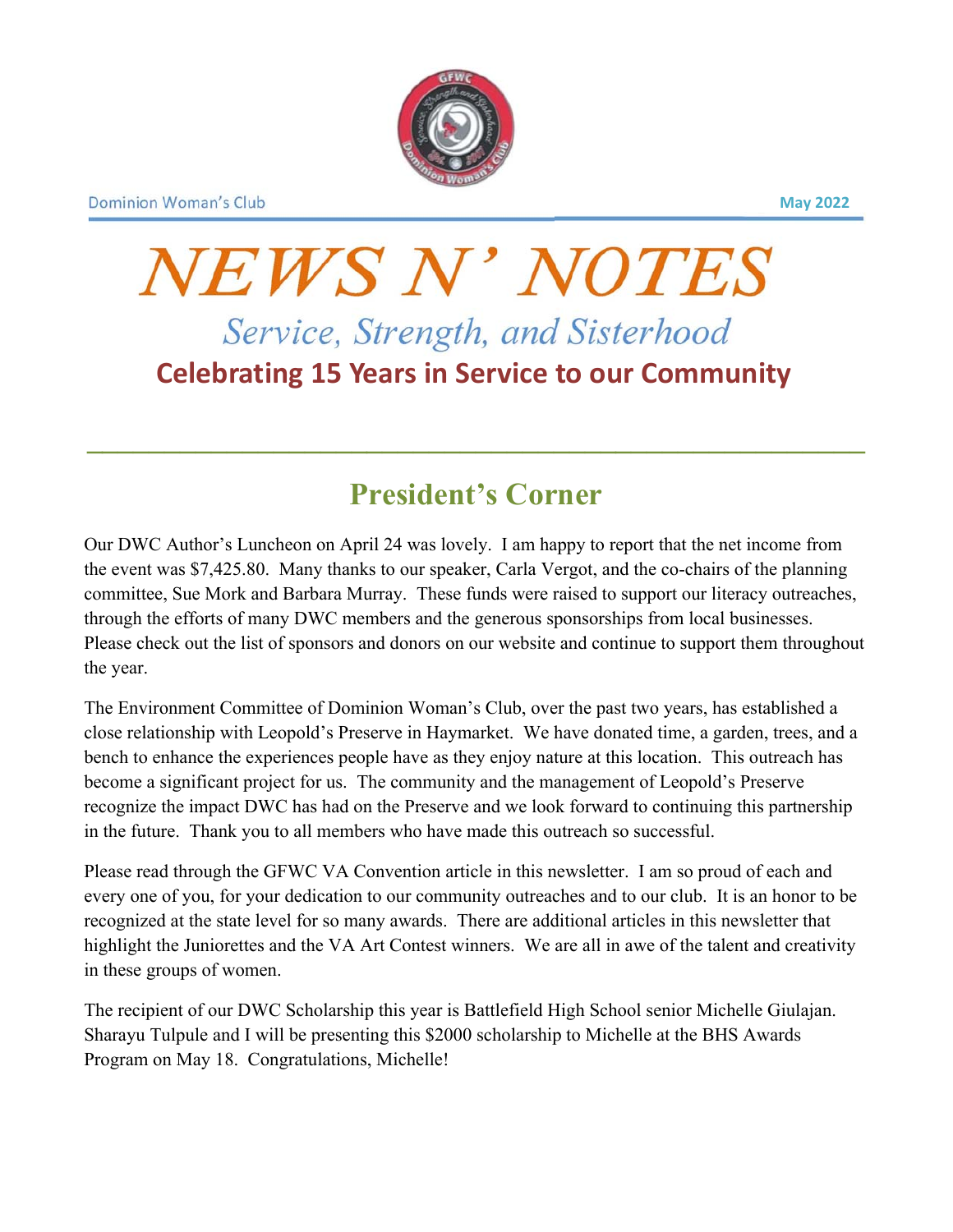We are honored to have Joyce Jolly, Northern District President, at our May 18 meeting. She will be installing our newly-elected 2022-2023 DWC board. This will be an exciting evening and I hope all of you will be able to attend.

During the past four years, as Dominion Woman's Club Co-President, 1<sup>st</sup> Vice President and President, I have been honored and humbled to serve the club in leadership roles. Thank you for being a part of this journey, as we "used our hearts and strengths for our community" and "celebrated 15 years of community service."

Thank you for sharing your strengths, as together we managed life during a pandemic. Thank you for giving so much from your hearts, in friendship, and to others. And thank you for constantly celebrating the joy of volunteerism.

As hard as it will be to leave the role of DWC President, this is really not a farewell message. I am, after all, just part of the ebb and flow of club leadership. I value my club friendships, which continue to deepen over the years. I look forward to the new club year and to the activities ahead.

 $\mathcal{L}_\mathcal{L} = \{ \mathcal{L}_\mathcal{L} = \{ \mathcal{L}_\mathcal{L} = \{ \mathcal{L}_\mathcal{L} = \{ \mathcal{L}_\mathcal{L} = \{ \mathcal{L}_\mathcal{L} = \{ \mathcal{L}_\mathcal{L} = \{ \mathcal{L}_\mathcal{L} = \{ \mathcal{L}_\mathcal{L} = \{ \mathcal{L}_\mathcal{L} = \{ \mathcal{L}_\mathcal{L} = \{ \mathcal{L}_\mathcal{L} = \{ \mathcal{L}_\mathcal{L} = \{ \mathcal{L}_\mathcal{L} = \{ \mathcal{L}_\mathcal{$ 

In Federation Sisterhood –

Martha Feeney

"To love what you do and feel that it matters – how could anything be more fun?"

Katharine Graham, Publisher



*YOU ARE INVITED Wine and Cheese Party to "Celebrate 15 Years as a Club" June 15, 2022, 4:00 pm – 6:00 pm Rosemary Boettke's House 5017 Desert Forest Court Haymarket, VA* 

*Please mark this date on your calendar and plan to join your fellow club members and special guests, as we conclude our year-long celebration of GFWC Dominion Woman's Club's fifteenth year! Cake, shared memories, and fellowship are planned. You will have an opportunity to RSVP through an email that will be coming your way soon.*

 $\mathcal{L}_\mathcal{L} = \{ \mathcal{L}_\mathcal{L} = \{ \mathcal{L}_\mathcal{L} = \{ \mathcal{L}_\mathcal{L} = \{ \mathcal{L}_\mathcal{L} = \{ \mathcal{L}_\mathcal{L} = \{ \mathcal{L}_\mathcal{L} = \{ \mathcal{L}_\mathcal{L} = \{ \mathcal{L}_\mathcal{L} = \{ \mathcal{L}_\mathcal{L} = \{ \mathcal{L}_\mathcal{L} = \{ \mathcal{L}_\mathcal{L} = \{ \mathcal{L}_\mathcal{L} = \{ \mathcal{L}_\mathcal{L} = \{ \mathcal{L}_\mathcal{$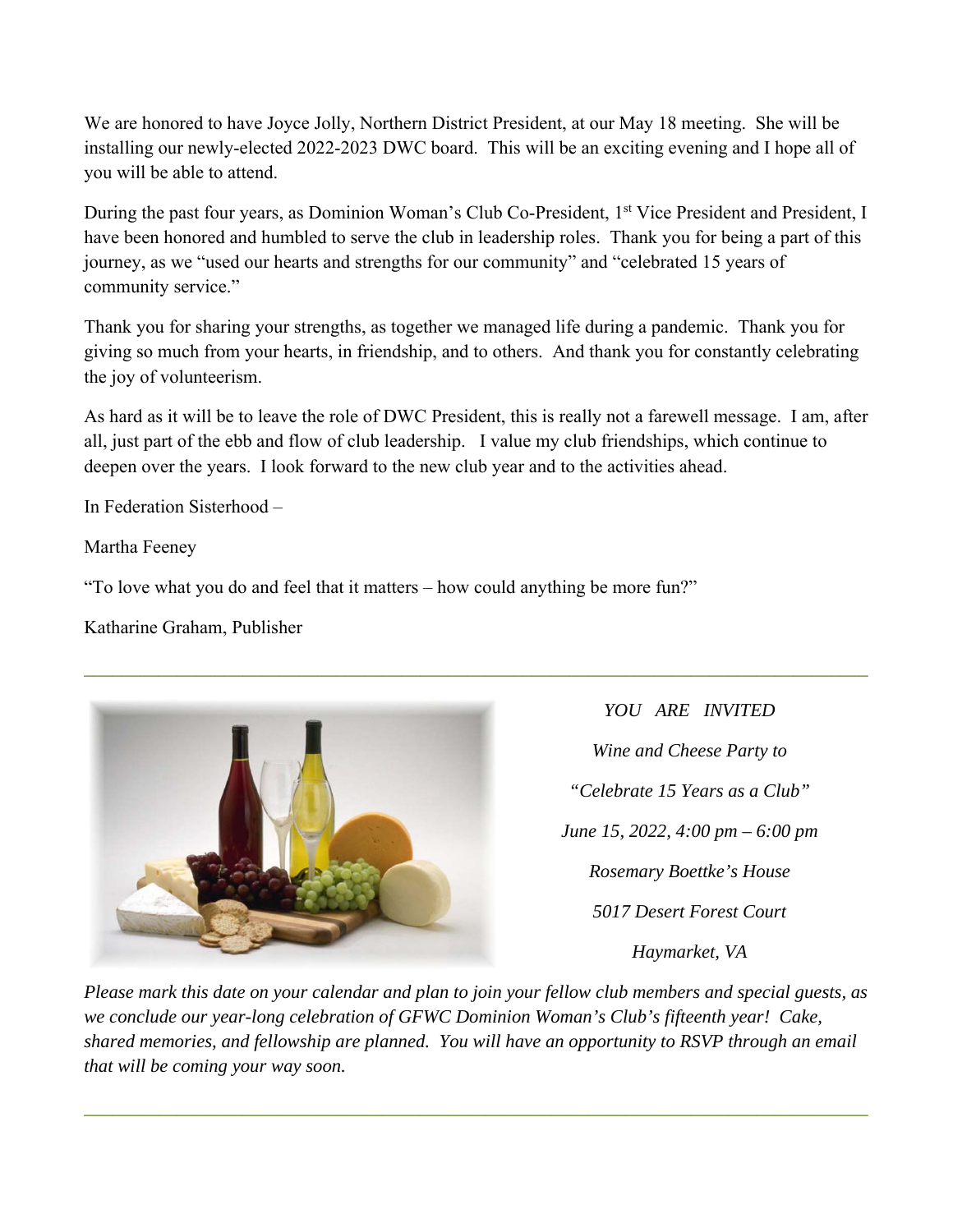# **DWC Name Badges**

 $\mathcal{L}_\mathcal{L} = \{ \mathcal{L}_\mathcal{L} = \{ \mathcal{L}_\mathcal{L} = \{ \mathcal{L}_\mathcal{L} = \{ \mathcal{L}_\mathcal{L} = \{ \mathcal{L}_\mathcal{L} = \{ \mathcal{L}_\mathcal{L} = \{ \mathcal{L}_\mathcal{L} = \{ \mathcal{L}_\mathcal{L} = \{ \mathcal{L}_\mathcal{L} = \{ \mathcal{L}_\mathcal{L} = \{ \mathcal{L}_\mathcal{L} = \{ \mathcal{L}_\mathcal{L} = \{ \mathcal{L}_\mathcal{L} = \{ \mathcal{L}_\mathcal{$ 

Please let Martha Feeney ( mlfeeney a composition to know if you would like to order a new DWC name badge. The cost is \$12.00.

You can give Martha the cash or check (made out to GFWC Dominion Woman's Club) at the May 18 meeting or you can mail the check to the DWC P.O. Box:

GFWC Dominion Woman's Club, P. O. Box 1053, Haymarket, VA 20168

# **General Federation of Women's Clubs of Virginia**

 $\mathcal{L}_\mathcal{L} = \{ \mathcal{L}_\mathcal{L} = \{ \mathcal{L}_\mathcal{L} = \{ \mathcal{L}_\mathcal{L} = \{ \mathcal{L}_\mathcal{L} = \{ \mathcal{L}_\mathcal{L} = \{ \mathcal{L}_\mathcal{L} = \{ \mathcal{L}_\mathcal{L} = \{ \mathcal{L}_\mathcal{L} = \{ \mathcal{L}_\mathcal{L} = \{ \mathcal{L}_\mathcal{L} = \{ \mathcal{L}_\mathcal{L} = \{ \mathcal{L}_\mathcal{L} = \{ \mathcal{L}_\mathcal{L} = \{ \mathcal{L}_\mathcal{$ 

# **GFWC VA Annual Convention**

The 114th annual convention of GFWC VA was held April 28-May 1 this year, in Virginia Beach. Celeste Corrigan, past DWC President, represented our club at Convention. This gathering, led by Dale Fisher, GFWC VA President, marks the conclusion of the 2020-2022 administration. Dale's theme has been "Envision the Future." The goal for the state project, "Hop on the Bus", was to raise \$35,000 to purchase a 14-passenger bus for the Armed Forces YMCA. The total collected statewide for this project was \$42,700, far surpassing the expected amount.

GFWC Dominion Woman's Club was honored with 5 state level awards/recognitions in the following categories:

## **Fundraising**

Best Overall – Large Club – General – GFWC Dominion Woman's Club – Northern District This club raised \$14,329 through 7 projects. They sponsored a Bunco with lunch and a raffle, members pledged donations to fund projects, had a 50/50 raffle at meetings, sold homemade cookies, dog treats, and partnered with a restaurant to offer pot pies for sale.

#### **Leadership**

Best Overall – Large Club – GFWC Dominion Woman's Club – Northern District This club's focus was on communication and transparency. The leadership of the club made sure that members were informed and stayed involved in club activities as the pandemic continued. The President sent a personal note to each member to maintain connections.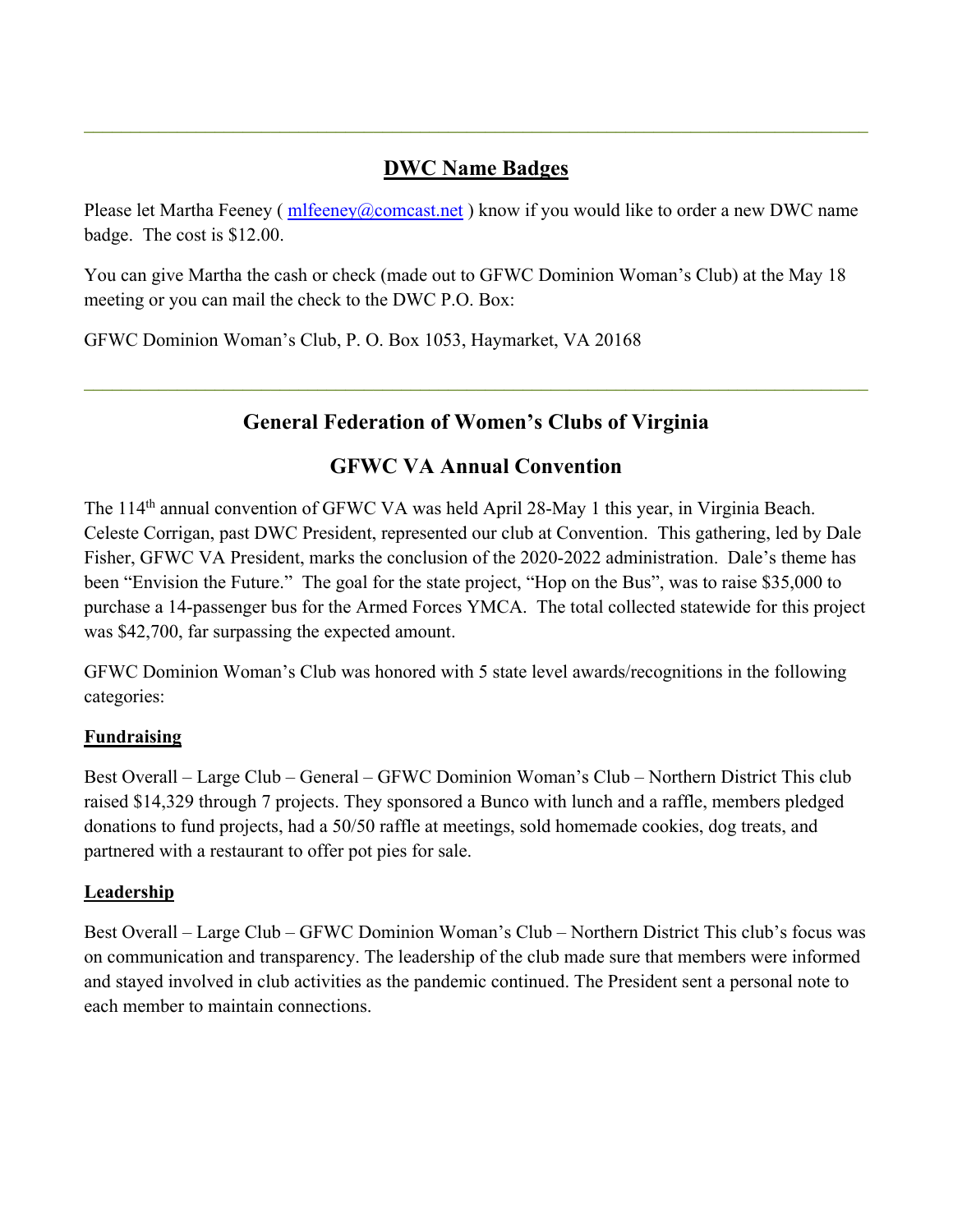#### **Environment**

Best Single Project – Large Club – GFWC Dominion Woman's Club – Northern District Club members volunteered 230 hours to care for and help protect the Bull Run Mountains and Virginia Piedmont. The club partnered with Bull Run Mountain Conservancy and Leopold's Preserve to take hikes with a biologist, plant native plants and volunteer at a fundraiser for BRMC. Members improved signs along the trail, helped remove invasive plants at Leopold's Preserve. They had presentations from both organizations at their club and learned about water conservation too.

#### **Education and Libraries**

Best Single Project – Large Club – GFWC Dominion Woman's Club – Northern District Provides an incentive program for an area school. Students earn points for good behavior. Can use their points to "buy" prizes provided by the club. Club donates items for the Holiday Bonanza that students can use their points to "buy" Christmas gifts for family members.

## **GFWC Affiliate**

Hugh O'Brien Youth Leadership (HOBY) – GFWC Dominion Woman's Club – Northern District Sponsored 2 students to attend the state HOBY seminar.

In addition, our Dominion Juniorettes were recognized, and we had winners in the state art contest!! Please read the additional articles in this newsletter for the details.

It is a great honor to be recognized by GFWC VA for our continued efforts to work and volunteer in our community. We can be proud of Dominion Woman's Club for the volunteerism that is shown in this 2021 reporting.

Celeste Corrigan attended the GFWC Virginia Convention in April 2022. She writes:

It was my pleasure and honor to represent our club at the GFWC Virginia Convention. Congratulations on all the awards and recognition DWC received due to everyone's hard work and dedication. I would especially like to congratulate *Robin Clukey* and *Amy Scala*; both won FIRST PLACE in their Art Contest category.

Here are the winning entries:

## **By Robin Clukey By Amy Scala**





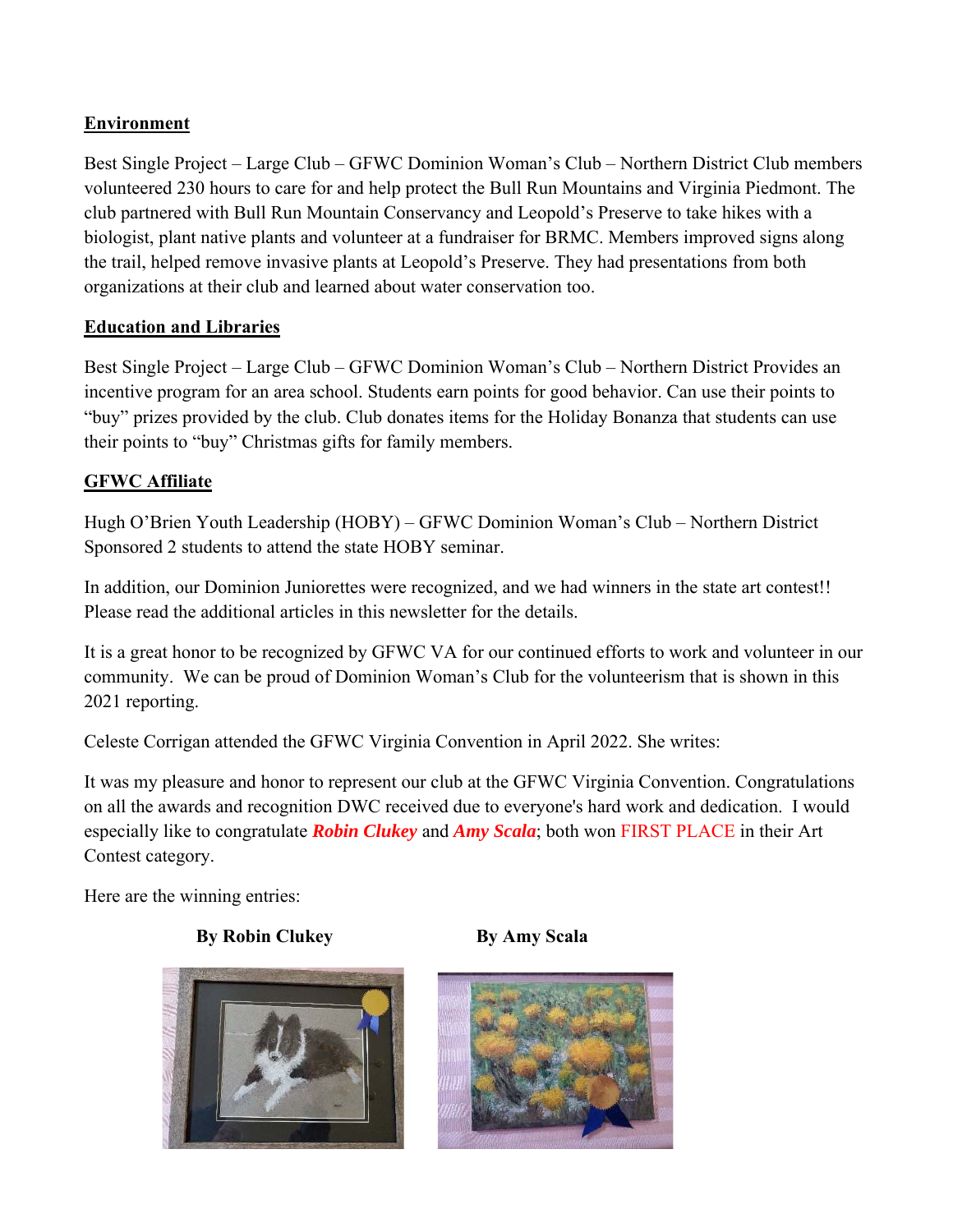#### **Arts and Culture Committee Chair: Elizabeth Laverty**

 $\mathcal{L}_\mathcal{L} = \{ \mathcal{L}_\mathcal{L} = \{ \mathcal{L}_\mathcal{L} = \{ \mathcal{L}_\mathcal{L} = \{ \mathcal{L}_\mathcal{L} = \{ \mathcal{L}_\mathcal{L} = \{ \mathcal{L}_\mathcal{L} = \{ \mathcal{L}_\mathcal{L} = \{ \mathcal{L}_\mathcal{L} = \{ \mathcal{L}_\mathcal{L} = \{ \mathcal{L}_\mathcal{L} = \{ \mathcal{L}_\mathcal{L} = \{ \mathcal{L}_\mathcal{L} = \{ \mathcal{L}_\mathcal{L} = \{ \mathcal{L}_\mathcal{$ 



It has been such an honor to lead this wonderful committee since September. Looking so forward to additional activities this coming year that will bring us together and enrich us! We finished up our year with a performance of Side by Side by Sondheim at the

Fauquier Community Theatre. We learned that Steven Sondheim was known for the range of musicals he wrote and composed. FCT did a wonderful job with the performance and our group received feedback from the theatre that they were delighted to see DWC in attendance! We will be supporting FCT this coming year by attending several performances as a club so stay tuned for more information on that. On Tuesday, May 3 we enjoyed a beautiful lunch at the Black Sheep and then a Matinee Idyll performance at Hylton Performing Arts Center. The show was John Bullard who performed mostly classical banjo with Markus Compton pianist. Next season, the Matinee Idyll performances will return with the luncheon, performance, and dessert reception. The committee does plan to support several of the Matinee Idyll performances at Hylton so be on the lookout for that information later this summer. Have a wonderful summer all.

#### **Civic Engagement and Outreach / Health and Wellness Committee Chair: Mary Ellen Murphy Co-Chair: Susie Collat**

 $\mathcal{L}_\mathcal{L} = \{ \mathcal{L}_\mathcal{L} = \{ \mathcal{L}_\mathcal{L} = \{ \mathcal{L}_\mathcal{L} = \{ \mathcal{L}_\mathcal{L} = \{ \mathcal{L}_\mathcal{L} = \{ \mathcal{L}_\mathcal{L} = \{ \mathcal{L}_\mathcal{L} = \{ \mathcal{L}_\mathcal{L} = \{ \mathcal{L}_\mathcal{L} = \{ \mathcal{L}_\mathcal{L} = \{ \mathcal{L}_\mathcal{L} = \{ \mathcal{L}_\mathcal{L} = \{ \mathcal{L}_\mathcal{L} = \{ \mathcal{L}_\mathcal{$ 



Rumor has it that it is spring…but the weather and the temperature certainly tell another story! Nevertheless, the Civic Engagement & Outreach/ Health&Wellness Committee members have been engaged in completing many of our spring projects. Here are just a few of the things we are doing:

• Our "Pinwheel Garden" was on display in downtown Haymarket during the month of April and received much attention from local residents.

• Spring greetings and snacks were delivered to our friends at the Gainesville Health& Rehabilitation Center. We are hoping to continue this outreach once during the summer. Susie Collat and Kim Grunewald will be working together to make this happen.

• We are supporting the Ellis Striders Running Club at Ellis Elementary School by sponsoring a bake



sale on Saturday, May 14th at Ellis. If you would like to bake some cookies (bagged 2 to a bag) or cupcakes, please contact Susie Collat (collatsusie@gmail.com) to let her know what you would like to donate. Susie would like the baked goods to be delivered to her by May 12th. Our committee has also made a donation to fund T-shirts and medals for the runners.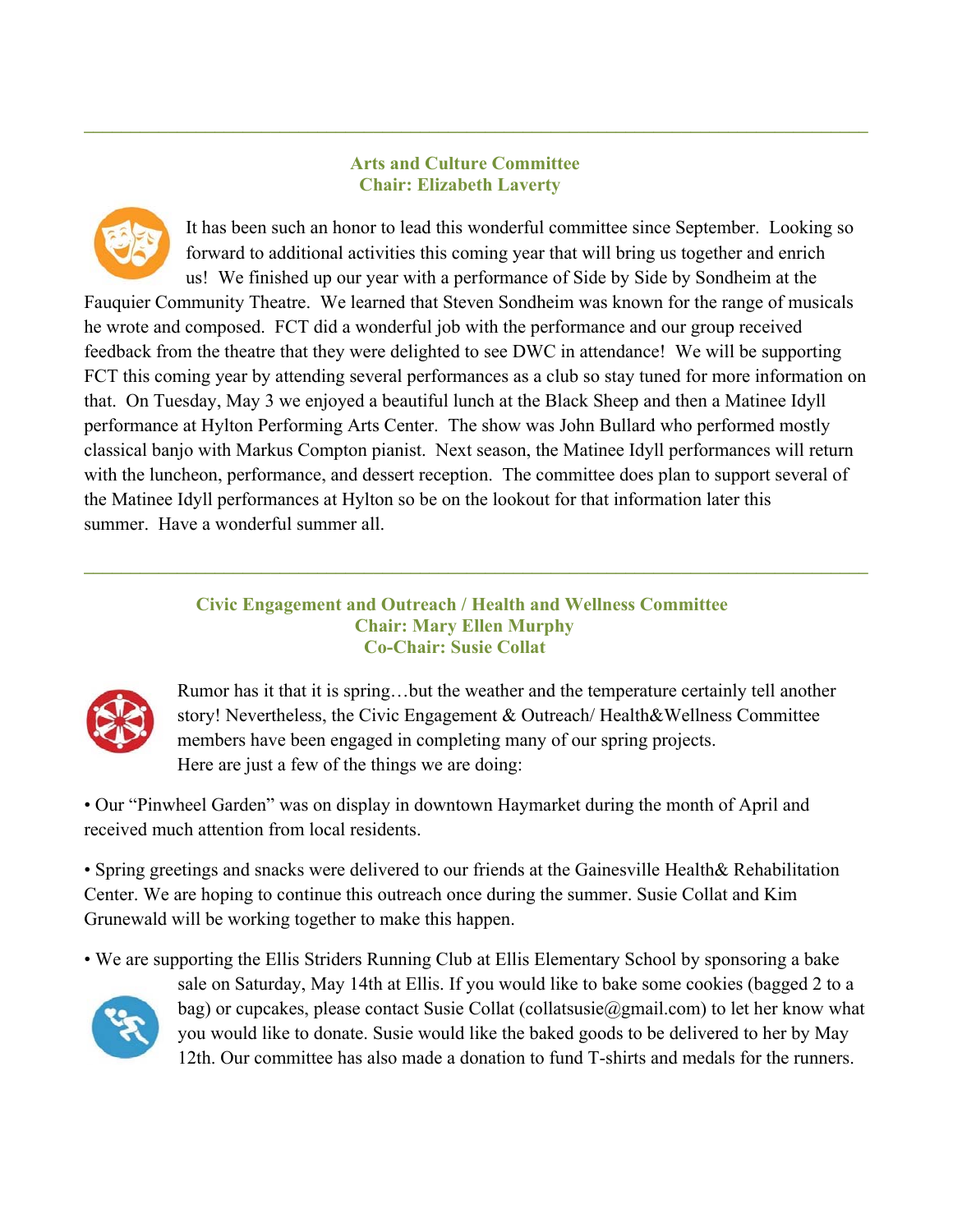• "Treats for First Responders" is on hold until June. At that time, we will be providing purchased breakfast treats to our hard-working police, fire, and health workers. More info to follow at our June meeting.

• Some of our committee members will be working at the "Robin Rothman Swing For Life" golf tournament, which helps to fund ovarian cancer research at the Schaar Institute in Fairfax. We have also donated a basket for the silent auction/raffle at the event. Contact Barb Garland (bsrigarland@gmail.com) if you are interested in helping.

• Collection of food for the Haymarket Regional Food Pantry is ongoing. If you would like to donate, your contribution can be dropped off at the food pantry (7669 Limestone Drive #105 in Gainesville) or your local Giant Food Store. Please let Mary Ellen (megwayne@comcast.net) know the monetary value of your donation.

• Did you get your "Payton"s Project" bracelet (thank you, Deb Jewell!) in the "swag bag" from our wonderful author's luncheon? Our committee will be supporting this worthy outreach to shed light on the devastating effects of bullying in our community. This and other efforts to support mental health will be a focus in the coming year.

• Our members collected gently used medical supplies over a three-month period. Commodes, crutches, shower chairs, walkers, scooters, and numerous boots and braces were collected and delivered to the "Medical Missionaries" Manassas facility by Mary Ellen and Irmen Horne.

• Our committee is researching how we can work with GFWC on creating awareness of human trafficking in our area. The next meeting of the Civic Engagement& Outreach/Health&Wellness Committee will be on Thursday, June 9th at 7 pm location TBD.

#### **Education and Libraries Committee**

 $\mathcal{L}_\mathcal{L} = \{ \mathcal{L}_\mathcal{L} = \{ \mathcal{L}_\mathcal{L} = \{ \mathcal{L}_\mathcal{L} = \{ \mathcal{L}_\mathcal{L} = \{ \mathcal{L}_\mathcal{L} = \{ \mathcal{L}_\mathcal{L} = \{ \mathcal{L}_\mathcal{L} = \{ \mathcal{L}_\mathcal{L} = \{ \mathcal{L}_\mathcal{L} = \{ \mathcal{L}_\mathcal{L} = \{ \mathcal{L}_\mathcal{L} = \{ \mathcal{L}_\mathcal{L} = \{ \mathcal{L}_\mathcal{L} = \{ \mathcal{L}_\mathcal{$ 

Education Leadership Team: Sharayu Tulpule, Martha Feeney, Mary Ellen Murphy, Rosemary Boettke



What a Surprise!!! The members of the Education & Libraries Committee have been busy with the following activities:

Ellis science week – we spent one week in April explaining to the  $4<sup>th</sup>$  graders 'the scientific process'. We did experiments with Kinetic/Potential energy and talked about data collection, dependent/independent variables, and analyzing and plotting the results.

PACE West and Ellis teachers' breakfast – Members provided delicious breakfast treats to the teachers on the first day of Teacher Appreciation Week at PACE West. We have quite a reputation now and staff members were coming in, looking for a favorite casserole or the fruit and other goodies that they know we provide for them.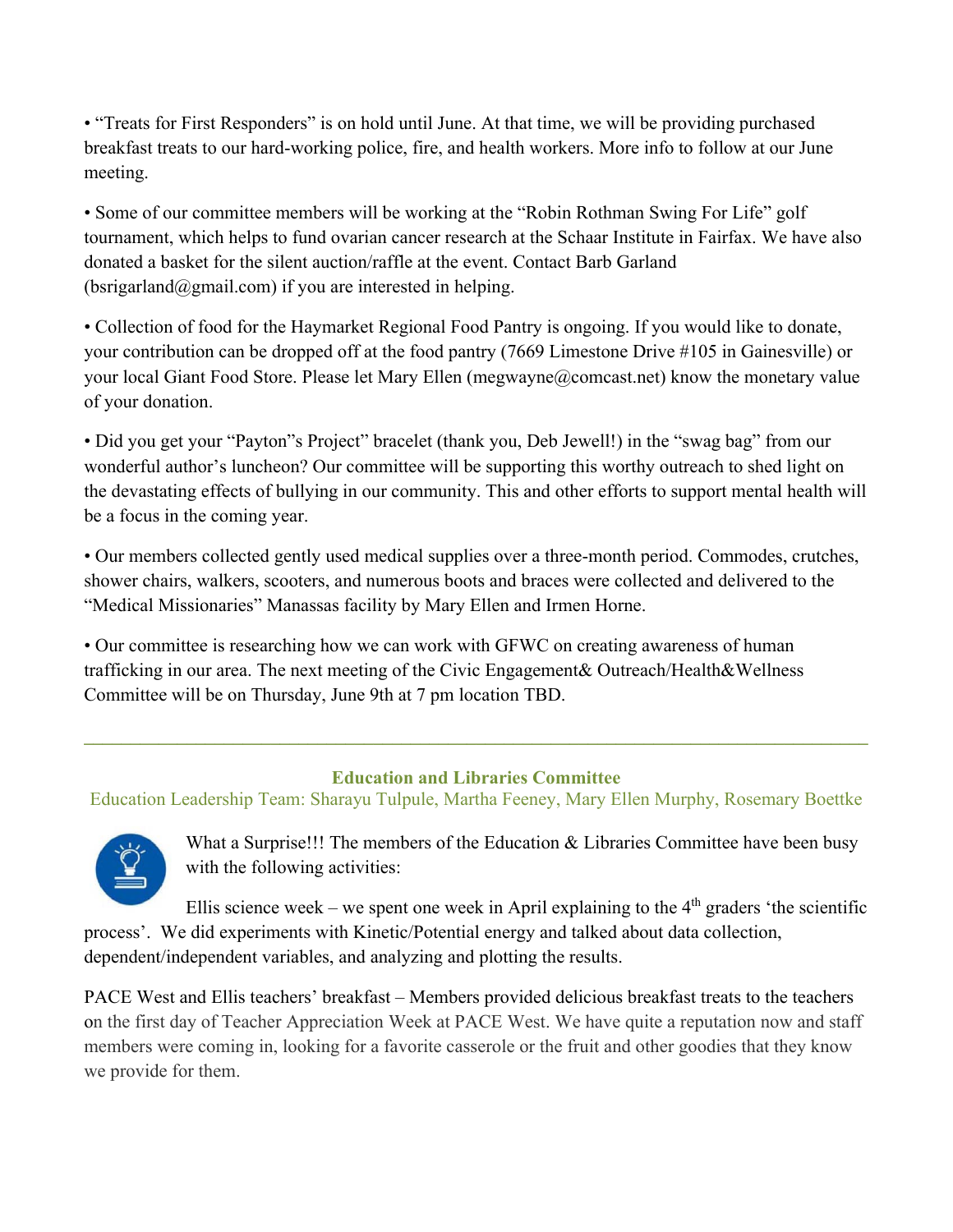Education Committee members provided a tasty "pick-up breakfast" for the hard-working teachers and staff of Ellis Elementary School on May 4th. Coffee cakes, cinnamon rolls, mini muffins, apples, clementines, pears, and chocolates were individually prepared and wrapped so that the staff could stop by and pick up some treats to take to their rooms. Fresh flowers and a sign expressing our



gratitude completed the display; the teachers were delighted with the bounty!

Battlefield Service Scholarship – There were 3 applications for the DWC Service Scholarship from Battlefield HS. The applicants all had impressive academic records and service to community contributions. Michelle Giulajan was selected as the recipient of the Service Scholarship. Michelle has started a YouTube channel to discuss investment opportunities, a topic of great benefit to young adults embarking on their future careers. The award presentation will take place on May 18<sup>th</sup> at Battlefield HS. The winner will be invited to our May Dinner meeting.

Gravely Elementary School – we will go to the school in June and deliver our popsicles and bookmarks to congratulate the second graders on completing the year and to encourage them to read over the summer.

In April our book group met to discuss *We Begin at the End* by Chris Whitaker. This fun evening was hosted by Martha Feeney. Our last book group meeting of the club year will be held on May 25 (June has been canceled), and we are planning to read *The Plot* by Jean Hanff Korelitz. Besides our book discussion, a casual dinner will be served at this meeting, and we will also chat about plans for next year. The meeting will begin a little earlier, at 6:00 pm, at the home of Rosemary Boettke in Dominion Valley, 5017 Desert Forest Ct, Haymarket. If you have any questions about the book group or would like to be placed on our email distribution list for next year, please contact Rosemary Boettke at rboettke@gmail.com or Elizabeth Laverty at lavertyeliza@gmail.com.

 $\mathcal{L}_\mathcal{L} = \{ \mathcal{L}_\mathcal{L} = \{ \mathcal{L}_\mathcal{L} = \{ \mathcal{L}_\mathcal{L} = \{ \mathcal{L}_\mathcal{L} = \{ \mathcal{L}_\mathcal{L} = \{ \mathcal{L}_\mathcal{L} = \{ \mathcal{L}_\mathcal{L} = \{ \mathcal{L}_\mathcal{L} = \{ \mathcal{L}_\mathcal{L} = \{ \mathcal{L}_\mathcal{L} = \{ \mathcal{L}_\mathcal{L} = \{ \mathcal{L}_\mathcal{L} = \{ \mathcal{L}_\mathcal{L} = \{ \mathcal{L}_\mathcal{$ 

#### **Environment Committee Chairs: Sarah Rudy and Robin Clukey**



## **Leopold's Preserve and BRMC**

On April 21, 13 EC members plus Laura Hassell, Marie, and Nick from Leopold's celebrated the DWC bench installation and planting of our 15 new trees. Both Martha and

Laura spoke of the commitment of our two teams to work together in Leopold's Preserve. Weekly tree watering duties are being coordinated by Sharayu.

BRMC's calendar can be found at - https://www.brmconservancy.org/calendar-of-events

Most of their events are held at Leopold's Preserve. https://www.leopoldspreserve.com/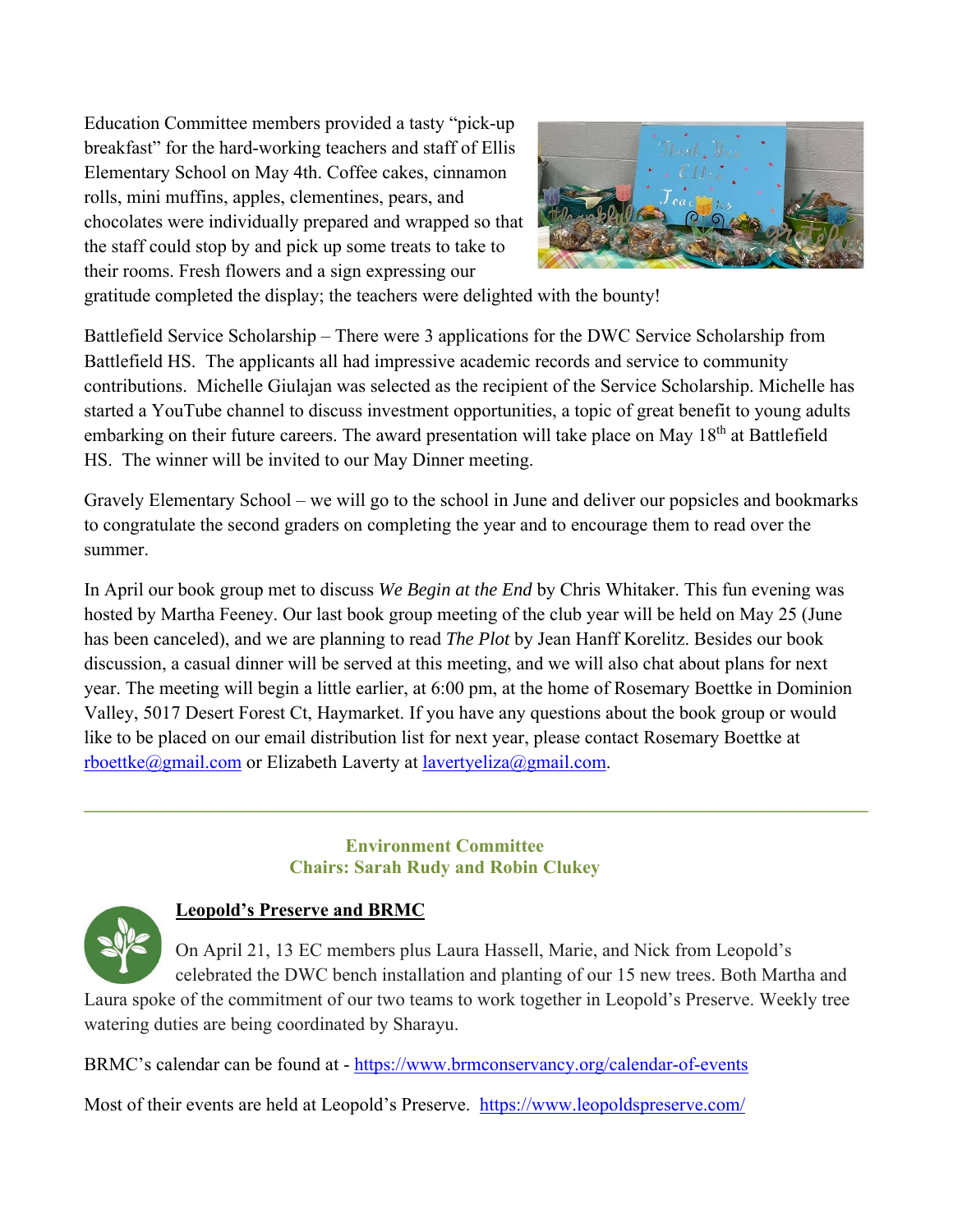## **FOHA**

Our committee members continue to volunteer walking dogs and snuggling cats at FOHA. Great work ladies! Rescue animals love and need your attention. For more information on FOHA and ways to donate or volunteer at https://foha.org/

#### **Medical Missionaries**:

Irmen and Mary Ellen Murphy collected and dropped off durable medical equipment for Medical Missionaries in Manassas. https://www.medicalmissionaries.org/. It was wonderful to partner with another committee in DWC.

**Recycling** continues with Sharayu collecting batteries each month for disposal at an authorized battery collection site in Prince William County. Also, many of our committee members regularly donate clothes and household goods to charitable organizations in the community including Salvation Army https://satruck.org/, The Treasure Hound in Chantilly https://foha.org/treasurehound/ which supports FOHA.

#### **Trash cleanup project**

Rae suggested a cleanup area on the walking path beside Route 15 Long Park. Members gathered at the entrance of Long Park on Route15 to pick up trash along the path for a limited distance and then went to Tony's for lunch and a quick meeting.

#### **News Article**

We discussed the possibility of writing an article for the GFWC Northern District Newsletter. We will discuss this more over the next few months.

Danielle is submitting a news article to The Bull Run Observer for our dedication ceremony at Leopold's Preserve.

#### **EC Schedule for the remainder of the year**

 **May: 5/19/22** – EC Meeting – Visit Serenity Farms in Nokesville. Nora will organize a visit to this farm and members will let her know a month ahead if they are interested. (A notice will go out) She alerted us to the fact that it is a working farm with animals like baby pigs, etc. and we will get dirty so dress accordingly.

 **June:6/23/22** – Danielle, Sharayu, Martha, and Irmen are planning our trip to the State Arboretum in Boyce, VA, and get a tour of an organic winery - BRIEDE FAMILY VINEYARDS, 450 Green Spring Road, Winchester, VA. What a great way to end our fiscal year. Danielle has the lead in organizing this event.

 $\mathcal{L}_\mathcal{L} = \{ \mathcal{L}_\mathcal{L} = \{ \mathcal{L}_\mathcal{L} = \{ \mathcal{L}_\mathcal{L} = \{ \mathcal{L}_\mathcal{L} = \{ \mathcal{L}_\mathcal{L} = \{ \mathcal{L}_\mathcal{L} = \{ \mathcal{L}_\mathcal{L} = \{ \mathcal{L}_\mathcal{L} = \{ \mathcal{L}_\mathcal{L} = \{ \mathcal{L}_\mathcal{L} = \{ \mathcal{L}_\mathcal{L} = \{ \mathcal{L}_\mathcal{L} = \{ \mathcal{L}_\mathcal{L} = \{ \mathcal{L}_\mathcal{$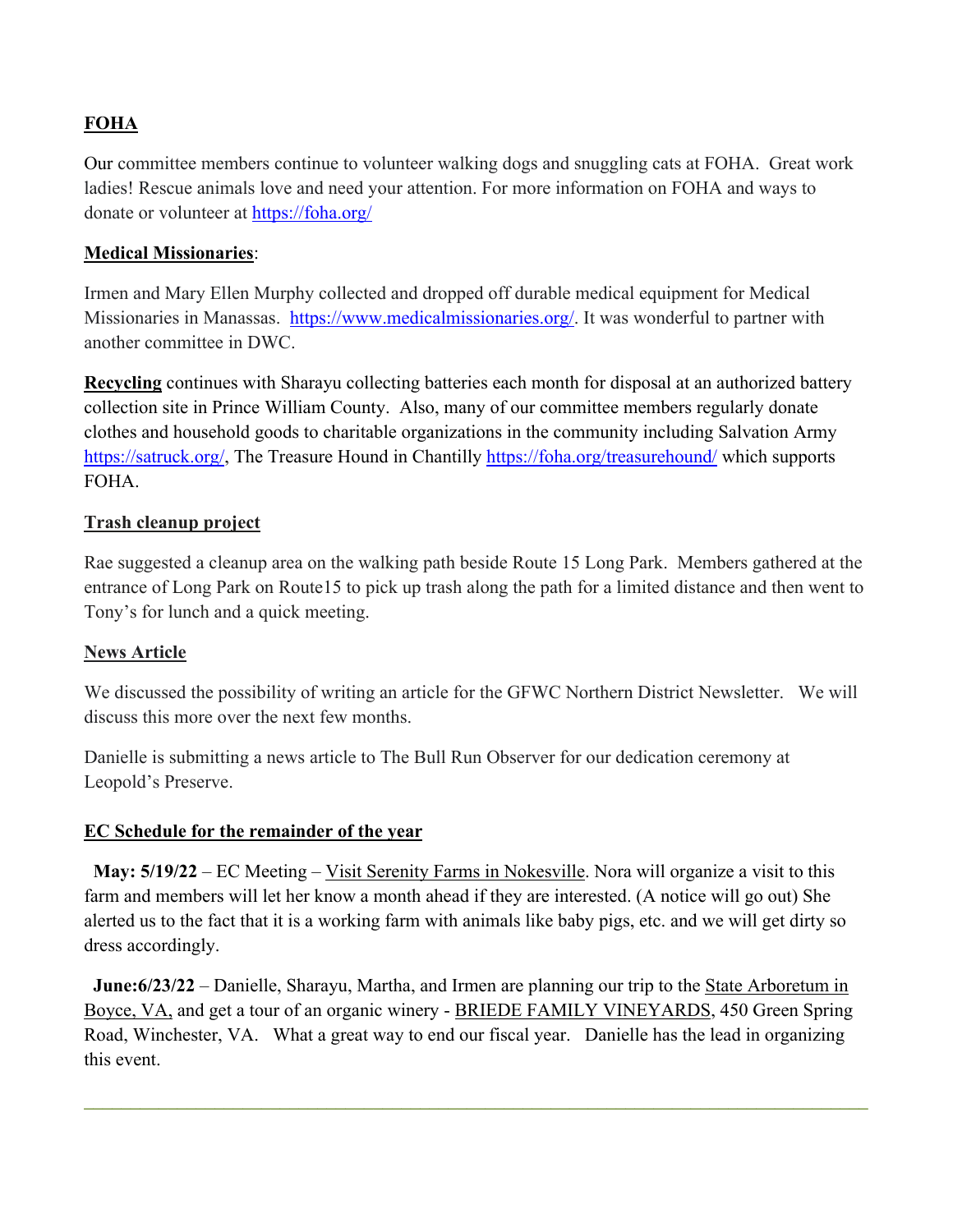#### **The Dominion Juniorettes Club Chair: Connie Loggans**

 $\mathcal{L}_\mathcal{L} = \{ \mathcal{L}_\mathcal{L} = \{ \mathcal{L}_\mathcal{L} = \{ \mathcal{L}_\mathcal{L} = \{ \mathcal{L}_\mathcal{L} = \{ \mathcal{L}_\mathcal{L} = \{ \mathcal{L}_\mathcal{L} = \{ \mathcal{L}_\mathcal{L} = \{ \mathcal{L}_\mathcal{L} = \{ \mathcal{L}_\mathcal{L} = \{ \mathcal{L}_\mathcal{L} = \{ \mathcal{L}_\mathcal{L} = \{ \mathcal{L}_\mathcal{L} = \{ \mathcal{L}_\mathcal{L} = \{ \mathcal{L}_\mathcal{$ 



The Dominion Juniorettes have done it again! They have received another award for Outstanding Achievement from GFWC International. What a wonderful surprise! The girls and I volunteer and help the community because we have a passion for helping others, but to get recognized is the icing on the cake. I want to take a moment to thank

all of you for your continued support of the Juniorettes and the activities that they coordinate. Without your help, we would not be successful in what we do. Thank you!

The girls are finishing out the year strong by continuing their love for volunteering. After spending a few hours volunteering with Crossroads Connections last month, they are turning their attention to a new organization to help, Boxes of Basics. The Juniorettes will be volunteering at a specially organized event this month where the entire club can volunteer together. The girls are very much looking forward to this.

Next month, the girls will be finishing out the year with a membership event on Sunday, June 5<sup>th,</sup> 1-3 pm at Cookies n Cream in Haymarket. Please spread the word. We would love to have more girls join the club and make new friends! Until next year....

**\_\_\_\_\_\_\_\_\_\_\_\_\_\_\_\_\_\_\_\_\_\_\_\_\_\_\_\_\_\_\_\_\_\_\_\_\_\_\_\_\_\_\_\_\_\_\_\_\_\_\_\_\_\_\_\_\_\_\_\_\_\_\_\_\_\_\_\_\_\_\_\_\_\_\_\_\_\_\_\_\_\_\_\_** 

# **Did you know?**

# **"From Coca-Cola House to Clubhouse" The Armstrong Mauldin House: Woman's Club of Rock Hill, GFWC South Carolina**

**By Hope Royer, WHRC Committee Chairman**



The two-story home of Spanish and American Colonial style at 607 Aiken Avenue was built in 1921 by renowned, regional architect A.D. Gilchrist for Rock Hill Mayor, W.R. Armstrong. Design characteristics of the 4,000-square-foot home include a low-pitched roof, clay roof tiles, a square, symmetrical façade, and surface decorations in low relief.

Local businessman William M. Mauldin purchased the home for his family in 1923. The house was known briefly as the "Coca-Cola House." Mauldin had purchased the Rock Hill Coca-Cola Plant in 1908 and, with it, the exclusive right to bottle and sell Coca-Cola to customers in Rock Hill and the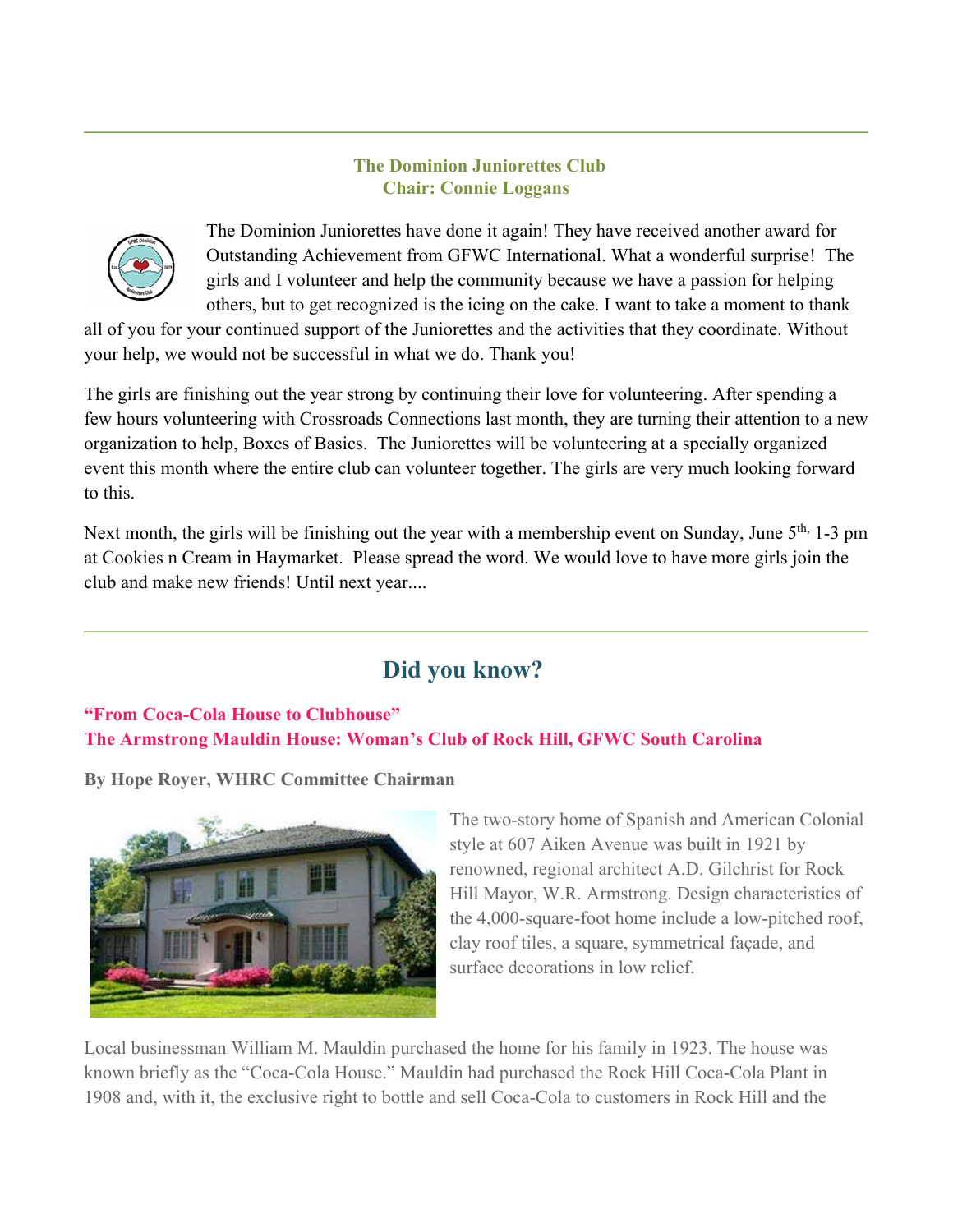surrounding counties. The Rock Hill Coca-Cola Bottling Company continues as a family business and is widely respected for its community-wide charitable giving. The Mauldins built a second, smaller house in 1939 on what was then the back portion of their large lot. The two residences formed a "complex" familiar to the southern tradition of earlier times in which a smaller home was constructed as an adjunct to the larger, stately family home. As adults, two of the children and their families lived in the smaller house, in turn, from 1940 to 1963. The home remained in the Mauldin family until 1969 when the widowed Mayme Mauldin died.

The Woman's Club of Rock Hill purchased the Armstrong-Mauldin House in 1971 from Mauldin's daughter, Ann Bruce, for use as its clubhouse. The house was placed on the National Register of Historic Places as a contributing property in the Charlotte Avenue/Aiken Avenue Historic District in 1992.

The Armstrong-Mauldin House is used by the club for its monthly general club meetings, board and committee meetings, and for club-sponsored community events and fundraising events. It is also rented to club members and the public for small meetings, weddings, showers, and other special occasions. As is true in most clubhouses, other than lawn care and major system services, all maintenance and administrative work is done by members and the continued support of several husbands.

*Information such as above can be found in WHRC News (News and Notes option on the GFWC website).* Curious to learn more about it? You can visit the national organization website (GFWC) www.gfwc.org and our state organization (GFWC VA) website www.gfwcvirginia.org.

Compiled by Ujwala Joshi

# **Club Essentials**

 $\mathcal{L}_\mathcal{L} = \{ \mathcal{L}_\mathcal{L} = \{ \mathcal{L}_\mathcal{L} = \{ \mathcal{L}_\mathcal{L} = \{ \mathcal{L}_\mathcal{L} = \{ \mathcal{L}_\mathcal{L} = \{ \mathcal{L}_\mathcal{L} = \{ \mathcal{L}_\mathcal{L} = \{ \mathcal{L}_\mathcal{L} = \{ \mathcal{L}_\mathcal{L} = \{ \mathcal{L}_\mathcal{L} = \{ \mathcal{L}_\mathcal{L} = \{ \mathcal{L}_\mathcal{L} = \{ \mathcal{L}_\mathcal{L} = \{ \mathcal{L}_\mathcal{$ 

# **GFWC Dominion Woman's Club 2021 – 2022 Board**

President – Martha Feeney 1st Vice President – Barbara Murray 2nd Vice President – Robin Clukey Corresponding Secretary – Rosemary Boettke Recording Secretary – Sarah Rudy Treasurer – Barbara Garland Parliamentarian – Sue Mork

GFWC Dominion Woman's Club P.O. Box 1053 Haymarket, VA 20168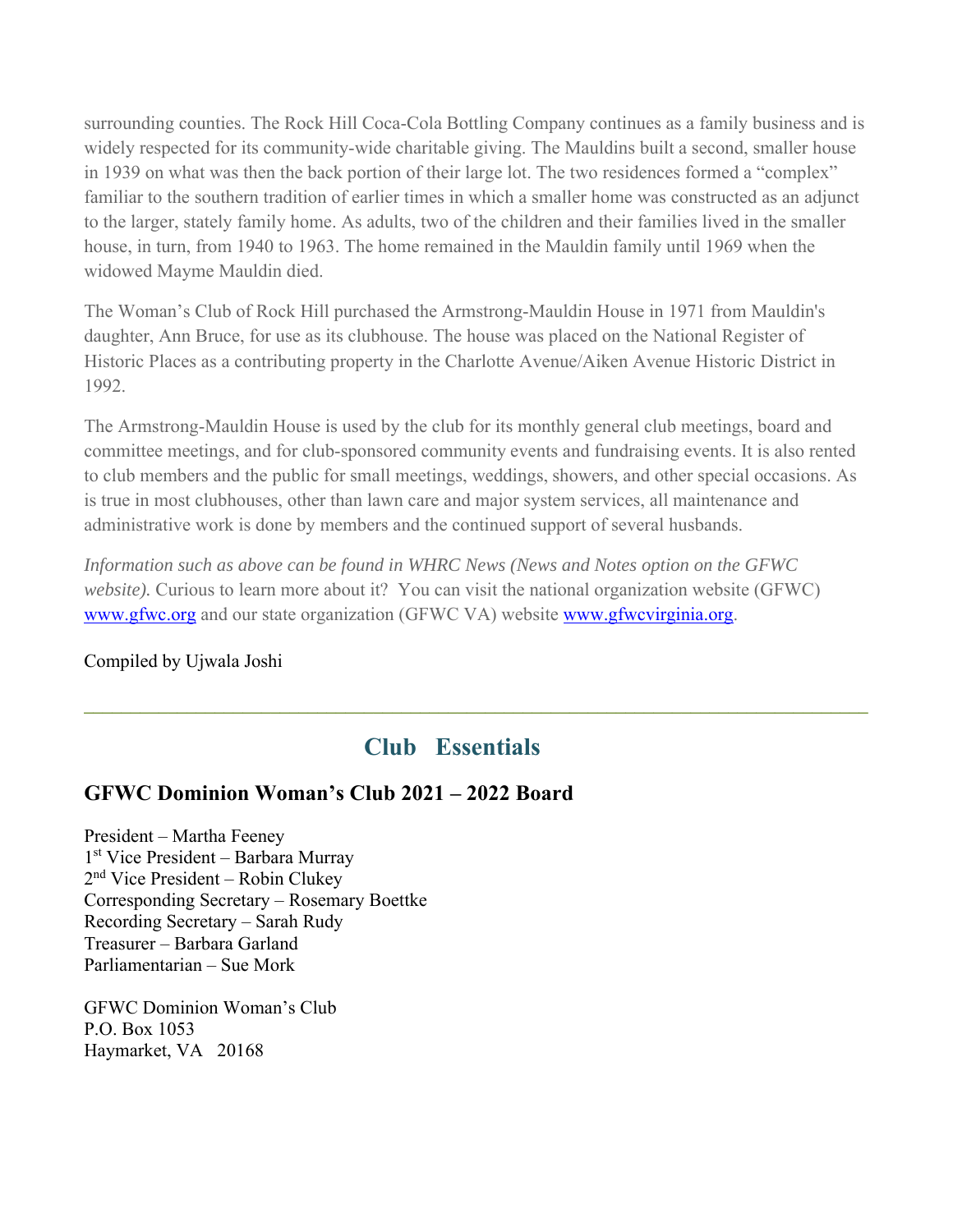Dominion Woman's Club Website www.dominionwomansclub.org Dominion Woman's Club email address www.dominionwomans11.gmail.com

Facebook Page: GFWC DOMINION WOMAN'S CLUB Non-Profit Member: Prince William Chamber of Commerce www.pwchamber.org Non-Profit Member: Haymarket Gainesville Business Association www.HGBA.biz Greater Federation of Women's Clubs (GFWC) www.gfwc.org GFWC Virginia www.gfwcvirginia.org GFWC Northern District www.ndgfwcva.org

# **Calendar of Events**

 $\mathcal{L}_\mathcal{L} = \{ \mathcal{L}_\mathcal{L} = \{ \mathcal{L}_\mathcal{L} = \{ \mathcal{L}_\mathcal{L} = \{ \mathcal{L}_\mathcal{L} = \{ \mathcal{L}_\mathcal{L} = \{ \mathcal{L}_\mathcal{L} = \{ \mathcal{L}_\mathcal{L} = \{ \mathcal{L}_\mathcal{L} = \{ \mathcal{L}_\mathcal{L} = \{ \mathcal{L}_\mathcal{L} = \{ \mathcal{L}_\mathcal{L} = \{ \mathcal{L}_\mathcal{L} = \{ \mathcal{L}_\mathcal{L} = \{ \mathcal{L}_\mathcal{$ 

#### May 2022

- 17 HGBA Meeting (www.hgba.biz)
- 18 DWC Dinner Meeting at Brass Cannon Restaurant, Stonewall Golf Club
- 19 Environment Committee Serenity Farms, Nokesville
- 25 Book Club, 7 PM, *The Plot* By: Jean Hanff Korelitz

#### June 2022

- 6 Education Committee meeting, 7 PM
- 9 Civic Engagement and Outreach/Health and Wellness Committee meeting, 7 PM
- 15 DWC Monthly Meeting at Rosemary Boettke's home
- 21 HGBA Meeting (www.hgba.biz)
- 23 Environment Committee State Arboretum and Briede Family Vineyards

#### July 2022

Summer break - No meetings

#### October 2022 - **SAVE THE DATE**

1 - Fall Northern District Meeting at Springfield Country Club

# **Collections**

 $\mathcal{L}_\mathcal{L} = \{ \mathcal{L}_\mathcal{L} = \{ \mathcal{L}_\mathcal{L} = \{ \mathcal{L}_\mathcal{L} = \{ \mathcal{L}_\mathcal{L} = \{ \mathcal{L}_\mathcal{L} = \{ \mathcal{L}_\mathcal{L} = \{ \mathcal{L}_\mathcal{L} = \{ \mathcal{L}_\mathcal{L} = \{ \mathcal{L}_\mathcal{L} = \{ \mathcal{L}_\mathcal{L} = \{ \mathcal{L}_\mathcal{L} = \{ \mathcal{L}_\mathcal{L} = \{ \mathcal{L}_\mathcal{L} = \{ \mathcal{L}_\mathcal{$ 

**\_\_\_\_\_\_\_\_\_\_\_\_\_\_\_\_\_\_\_\_\_\_\_\_\_\_\_\_\_\_\_\_\_\_\_\_\_\_\_\_\_\_\_\_\_\_\_\_\_\_\_\_\_\_\_\_\_\_\_\_\_\_\_\_\_\_\_\_\_\_\_\_\_\_\_\_\_\_\_\_\_\_\_\_** 

Used children's books – Rosemary Boettke Used batteries – Sharayu Tulpule Aluminum pop-tops – Martha Feeney Haymarket Food Pantry – Roya Delaney (Piedmont), Barbara Murray (Dominion Valley), and Rae Lamb (Haymarket/ Gainesville) Canceled postage stamps - Vanna Ruffner